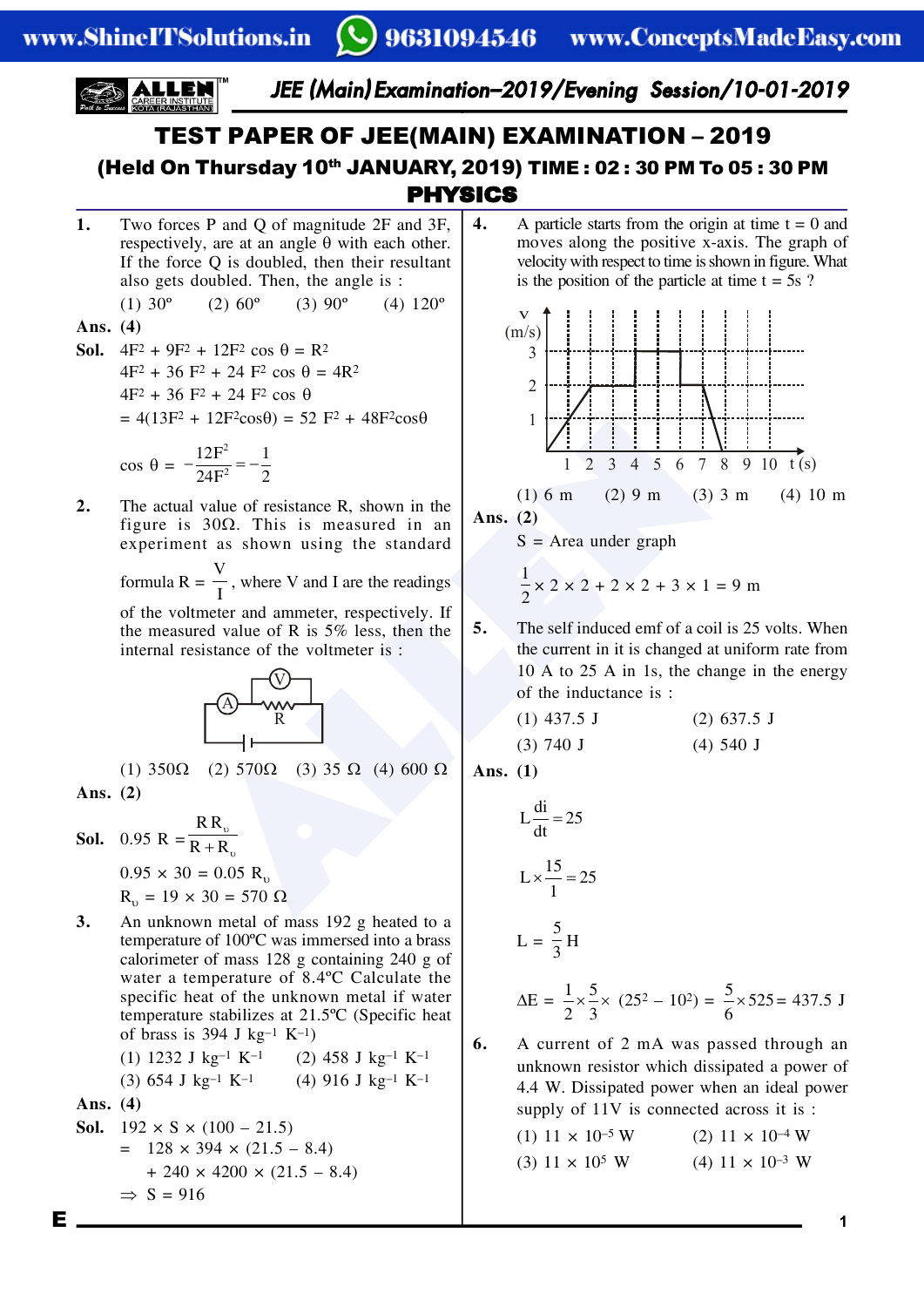### *JEE (Main) Examination–2019/Evening Session/10-01-2019*

Ans. (1)  
\n
$$
P = I2R
$$
\n
$$
4.4 = 4 \times 10^{-6} R
$$
\n
$$
R = 1.1 \times 10^{6} Ω
$$
\n
$$
P' = \frac{11^{2}}{R} = \frac{11^{2}}{1.1} \times 10^{-6} = 11 \times 10^{-5} W
$$

**7.** The diameter and height of a cylinder are measured by a meter scale to be  $12.6 \pm 0.1$  cm and  $34.2 \pm 0.1$  cm, respectively. What will be the value of its volume in appropriate significant figures ?

> (1)  $4260 \pm 80 \text{ cm}^3$  (2)  $4300 \pm 80 \text{ cm}^3$ (3)  $4264.4 \pm 81.0 \text{ cm}^3$  (4)  $4264 \pm 81 \text{ cm}^3$

Ans. 
$$
(1)
$$

$$
\frac{\Delta V}{V} = 2\frac{\Delta d}{d} + \frac{\Delta h}{h} = 2\left(\frac{0.1}{12.6}\right) + \frac{0.1}{34.2}
$$
  
V = 12.6 ×  $\frac{\pi}{4}$  × 314.2

4 ± 81.0 cm<sup>3</sup> (4) 4264 ± 81 cm<sup>3</sup><br>  $\frac{d}{dt} + \frac{\Delta h}{h} = 2\left(\frac{0.1}{12.6}\right) + \frac{0.1}{34.2}$ <br>  $\times \frac{\pi}{4} \times 314.2$ <br>  $\times \frac{\pi}{4} \times 314.2$ <br>
In cation on earth the horizontal<br>
occillation periods of hoop<br>
and T<sub>c</sub> respectively, then **8.** At some location on earth the horizontal component of earth's magnetic field is  $18 \times 10^{-6}$  T. At this location, magnetic neeedle of length 0.12 m and pole strength 1.8 Am is suspended from its mid-point using a thread, it makes 45º angle with horizontal in equilibrium. To keep this needle horizontal, the vertical force that should be applied at one of its ends is :

(1)  $3.6 \times 10^{-5}$  N (2)  $6.5 \times 10^{-5}$  N (3)  $1.3 \times 10^{-5}$  N (4)  $1.8 \times 10^{-5}$  N

**Ans. (2)**

 $F = 2\mu B$ 



**9.** The modulation frequency of an AM radio station is 250 kHz, which is 10% of the carrier wave. If another AM station approaches you for license what broadcast frequency will you allot ?

| $(1)$ 2750 kHz | $(2)$ 2000 kHz |
|----------------|----------------|
| $(3)$ 2250 kHz | $(4)$ 2900 kHz |

**Ans. (2)**

$$
f_{\text{carrier}} = \frac{250}{0.1} = 2500 \text{ KHZ}
$$

 $\therefore$  Range of signal = 2250 Hz to 2750 Hz Now check all options : for 2000 KHZ  $f_{mod}$  = 200 Hz

 $\therefore$  Range = 1800 KHZ to 2200 KHZ

**10.** A hoop and a solid cylinder of same mass and radius are made of a permanent magnetic material with their magnetic moment parallel to their respective axes. But the magnetic moment of hoop is twice of solid cylinder. They are placed in a uniform magnetic field in such a manner that their magnetic moments make a small angle with the field. If the oscillation periods of hoop and cylinder are  $T<sub>h</sub>$ and  $T_c$  respectively, then :

(1) 
$$
T_h = 0.5 T_c
$$
 (2)  $T_h = 2 T_c$ 

(3) 
$$
T_h = 1.5 T_c
$$
 (4)  $T_h = T_c$ 

**Ans. (4)**

$$
T = 2\pi \sqrt{\frac{I}{\mu B}}
$$

$$
T_h = 2\pi \sqrt{\frac{mR^2}{(2\mu)B}}
$$

$$
T_C = 2\pi \sqrt{\frac{1/2mR^2}{\mu B}}
$$

**11.** The electric field of a plane polarized electromagnetic wave in free space at time  $t= 0$  is given by an expression

$$
\vec{E}(x,y) = 10\hat{j} \cos [(6x + 8z)]
$$

The magnetic field  $\vec{B}$  (x, z, t) is given by : (c is the velocity of light)

(1)  $\frac{1}{c} (6\hat{k} + 8\hat{i}) \cos[(6x - 8z + 10ct)]$ (2)  $\frac{1}{c} (6\hat{k} - 8\hat{i}) \cos[(6x + 8z - 10ct)]$ (3)  $\frac{1}{c} (6\hat{k} + 8\hat{i}) \cos[(6x + 8z - 10ct)]$ (4)  $\frac{1}{c} (6\hat{k} - 8\hat{i}) \cos[(6x + 8z + 10ct)]$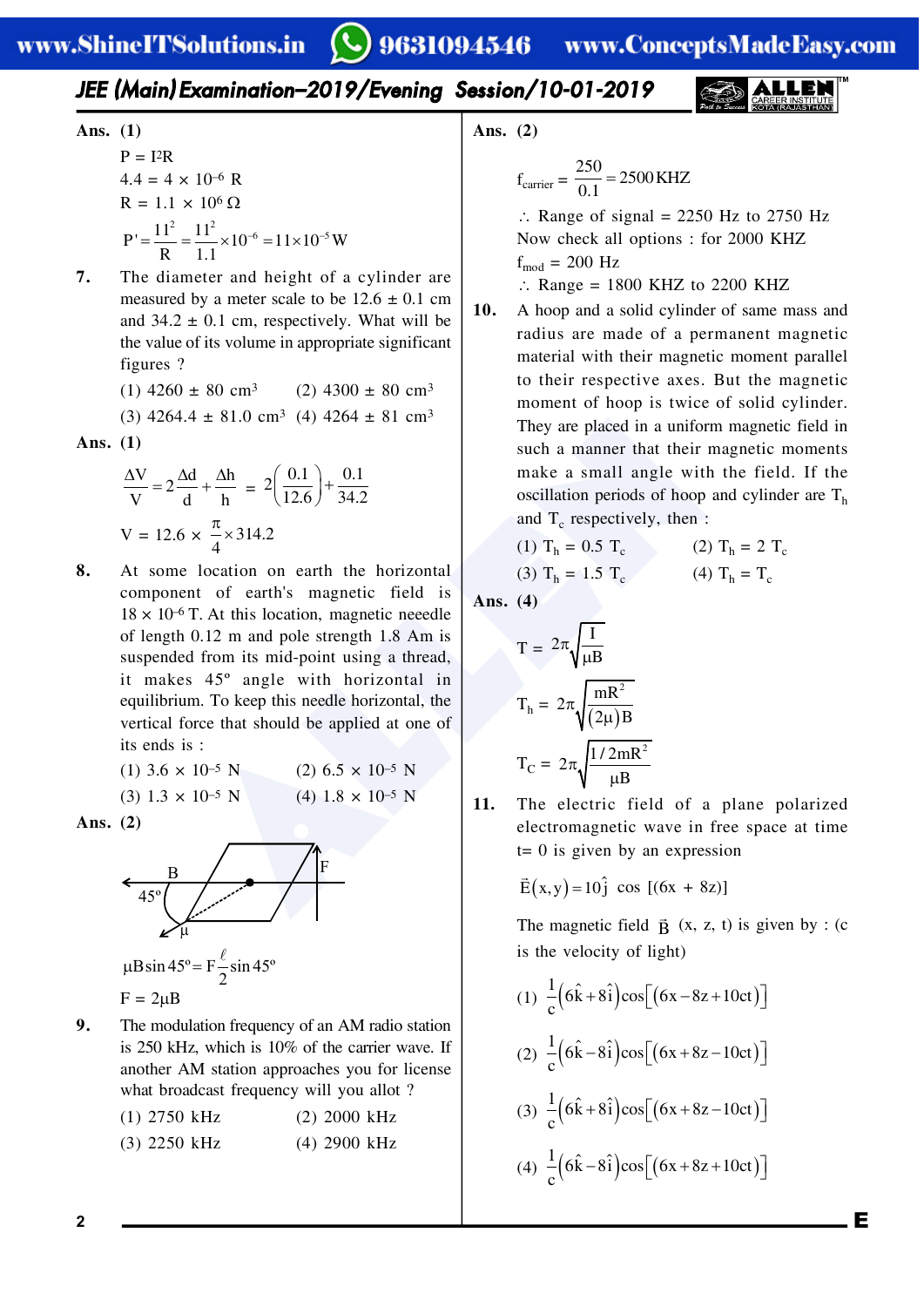# www.ShineITSolutions.in

# $\bullet$ ) 9631094546 www.ConceptsMadeEasy.com

*JEE (Main) Examination–2019/Evening Session/10-01-2019*

**Ans. (2)**

$$
\vec{E} = 10\hat{j}\cos\left[\left(6\hat{i} + 8\hat{k}\right)\cdot\left(x\hat{i} + z\hat{k}\right)\right]
$$

- $= 10 \hat{j} \cos[\vec{K} \cdot \vec{r}]$
- $\therefore \vec{K} = 6\hat{i} + 8\hat{k}$ ; direction of waves travel.
- i.e. direction of 'c'.



 $\therefore$  Direction of  $\hat{B}$  will be along

$$
\hat{C} \times \hat{E} = \frac{-4\hat{i} + 3\hat{k}}{5}
$$

Mag. of B  $\vec{B}$  will be along  $\hat{C} \times \hat{E} = \frac{-4\hat{i} + 3\hat{k}}{5}$ 5  $\times \hat{E} = \frac{-4i +}{}$ 

$$
\begin{aligned} \text{Mag. of } \vec{B} &= \frac{E}{C} = \frac{10}{C} \\ \therefore \ \vec{B} &= \frac{10}{C} \bigg( \frac{-4\hat{i} + 3\hat{k}}{5} \bigg) = \frac{\left( -8\hat{i} + 6\hat{k} \right)}{C} \end{aligned}
$$

**12.** Condiser the nuclear fission  $Ne^{20} \rightarrow 2He^{4} + C^{12}$ 

> Given that the binding energy/nucleon of Ne20, He<sup>4</sup> and C<sup>12</sup> are, respectively, 8.03 MeV, 7.07 MeV and 7.86 MeV, identify the correct statement :

- (1) 8.3 MeV energy will be released
- (2) energy of 12.4 MeV will be supplied
- (3) energy of 11.9 MeV has to be supplied
- (4) energy of 3.6 MeV will be released

#### **Ans. (3)**

 $Ne^{20} \rightarrow 2He^{4} + C^{12}$ 

 $8.03 \times 20$   $2 \times 7.07 \times 4 + 7.86 \times 12$  $\therefore$  E<sub>B</sub> = (BE)<sub>react</sub> – (BE)<sub>product</sub> = 9.72 MeV



**13.** Two vectors  $\vec{A}$  and  $\vec{B}$  have equal magnitudes. The magnitude of  $(\vec{A} + \vec{B})$  is 'n' times the magnitude of  $(\vec{A} - \vec{B})$ . The angle between  $\vec{A}$ and  $\vec{B}$  is :

(1) 
$$
\sin^{-1} \left[ \frac{n^2 - 1}{n^2 + 1} \right]
$$
 (2)  $\cos^{-1} \left[ \frac{n - 1}{n + 1} \right]$   
(3)  $\cos^{-1} \left[ \frac{n^2 - 1}{n^2 + 1} \right]$  (4)  $\sin^{-1} \left[ \frac{n - 1}{n + 1} \right]$ 

**Ans. (3)**

 | A B | 2a cos / 2 \_\_\_(1) | A B | 2acos 2asin / 2 <sup>2</sup> \_\_\_(2) sin n 2acos 2a 2 2 tan n <sup>2</sup>

**14.** A particle executes simple harmonic motion with an amplitude of 5 cm. When the particle is at 4 cm from the mean position, the magnitude of its velocity in SI units is equal to that of its acceleration. Then, its periodic time in seconds is :

(1) 
$$
\frac{7}{3}\pi
$$
  
\n(2)  $\frac{3}{8}\pi$   
\n(3)  $\frac{4\pi}{3}$   
\n(4)  $\frac{8\pi}{3}$ 

**Ans. (4)**

$$
v = \omega \sqrt{A^2 - x^2}
$$
 ----(1)  
\na = -\omega<sup>2</sup>x ----(2)  
\n|v| = |a|  
\n
$$
\omega \sqrt{A^2 - x^2} = \omega^2 x
$$
  
\nA<sup>2</sup> - x<sup>2</sup> = \omega<sup>2</sup>x<sup>2</sup>  
\n5<sup>2</sup> - 4<sup>2</sup> = \omega<sup>2</sup>(4<sup>2</sup>)  
\n⇒ 3 = \omega × 4  
\nT = 2π/ω

**Click Here for JEE Mains & Advanced Free Online Test Practice** [https://examination-system.shineitsolutions](https://examination-system.shineitsolutions.in/jee-mains-and-advanced-examination-system/student-login.php) .in/jee-mains-and-advanced-examinationsystem/student-login.php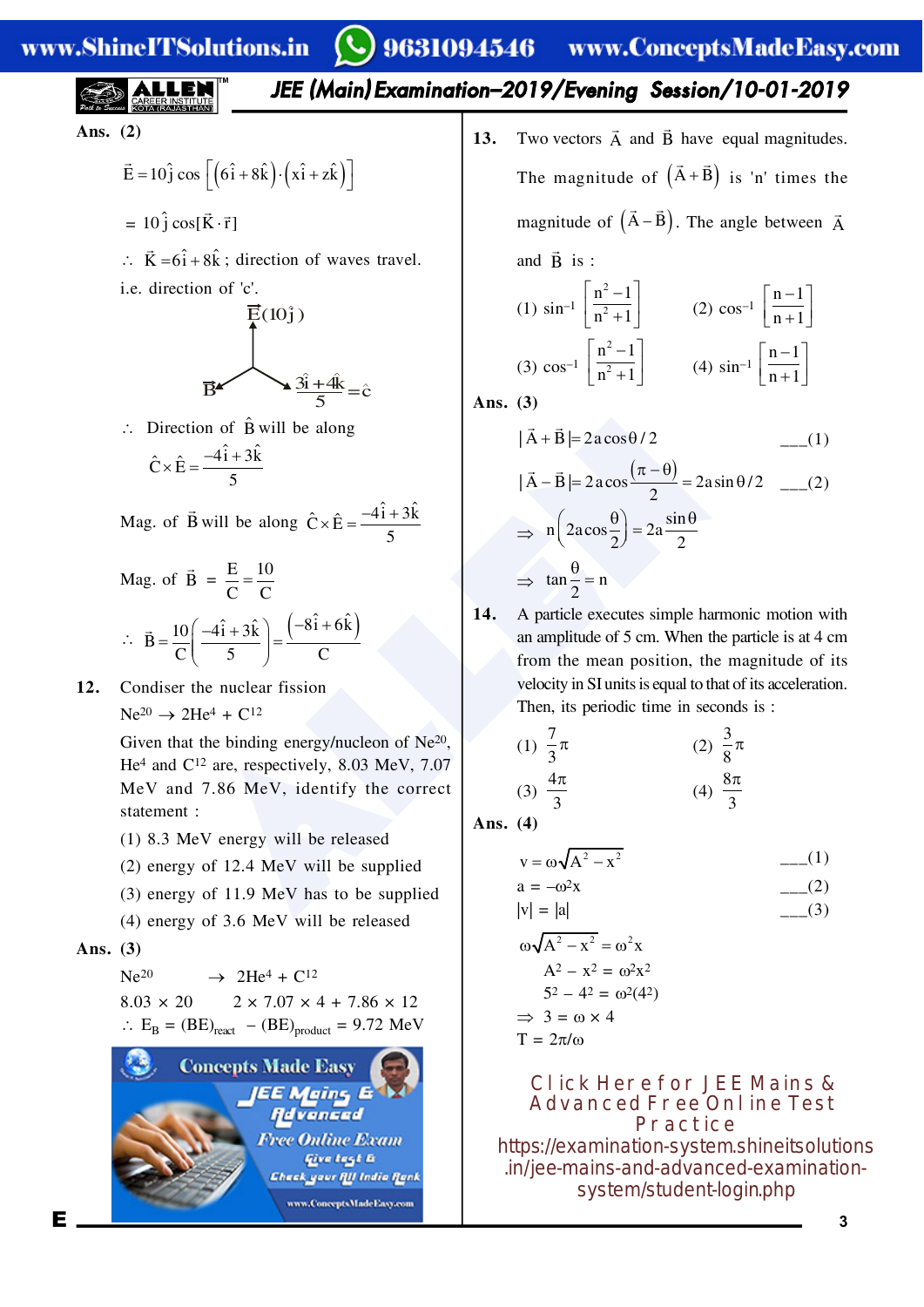#### 9631094546 www.ConceptsMadeEasy.com

#### *JEE (Main) Examination–2019/Evening Session/10-01-2019*

**15.** Consider a Young's double slit experiment as shown in figure. What should be the slit separation d in terms of wavelength  $\lambda$  such that the first minima occurs directly in front of the slit  $(S_1)$ ?



**Ans. (4)**

 $5d - 2d$ 2  $-2d=\frac{\lambda}{2}$ 

(2)  $\frac{\lambda}{\sqrt{2}}$  (2)  $\frac{\lambda}{5-\sqrt{2}}$  (1)  $10^{10}$  and 5 eV<br>
(4)  $\frac{\lambda}{2(\sqrt{5}-2)}$  (3)  $10^{12}$  and 5 eV<br>
(4)  $\frac{\lambda}{2(\sqrt{5}-2)}$  (3)  $10^{12}$  and 5 eV<br>
(4)  $\frac{\lambda}{2(\sqrt{5}-2)}$  (3)  $10^{12}$  and 5 eV<br>
(4)  $\frac{\lambda}{4}$  (3)  $10^{12}$  and 5 e **16.** The eye can be regarded as a single refracting surface . The radius of curvature of this surface is equal to that of cornea (7.8 mm). This surface separates two media of refractive indices 1 and 1.34. Calculate the distance from the refracting surface at which a parallel beam of light will come to focus.

| $(1)$ 2 cm | (2) 1 cm |
|------------|----------|
|            |          |

(3) 3.1 cm (4) 4.0 cm

**Ans. (3)**

$$
R = 7.8 \text{ mm}
$$
\n
$$
\longrightarrow \qquad \qquad \downarrow
$$
\n
$$
\downarrow
$$
\n
$$
\downarrow
$$
\n
$$
\downarrow
$$
\n
$$
\downarrow
$$
\n
$$
\downarrow
$$
\n
$$
\downarrow
$$
\n
$$
\downarrow
$$
\n
$$
\downarrow
$$
\n
$$
\downarrow
$$
\n
$$
\downarrow
$$
\n
$$
\downarrow
$$
\n
$$
\downarrow
$$
\n
$$
\downarrow
$$
\n
$$
\downarrow
$$
\n
$$
\downarrow
$$
\n
$$
\downarrow
$$
\n
$$
\downarrow
$$
\n
$$
\downarrow
$$
\n
$$
\downarrow
$$
\n
$$
\downarrow
$$
\n
$$
\downarrow
$$
\n
$$
\downarrow
$$
\n
$$
\downarrow
$$
\n
$$
\downarrow
$$
\n
$$
\downarrow
$$
\n
$$
\downarrow
$$
\n
$$
\downarrow
$$
\n
$$
\downarrow
$$
\n
$$
\downarrow
$$
\n
$$
\downarrow
$$
\n
$$
\downarrow
$$
\n
$$
\downarrow
$$
\n
$$
\downarrow
$$
\n
$$
\downarrow
$$
\n
$$
\downarrow
$$
\n
$$
\downarrow
$$
\n
$$
\downarrow
$$
\n
$$
\downarrow
$$
\n
$$
\downarrow
$$
\n
$$
\downarrow
$$
\n
$$
\downarrow
$$
\n
$$
\downarrow
$$
\n
$$
\downarrow
$$
\n
$$
\downarrow
$$
\n
$$
\downarrow
$$
\n
$$
\downarrow
$$
\n
$$
\downarrow
$$
\n
$$
\downarrow
$$
\n
$$
\downarrow
$$
\n
$$
\downarrow
$$
\n
$$
\downarrow
$$
\n
$$
\downarrow
$$
\n
$$
\downarrow
$$
\n
$$
\downarrow
$$
\n
$$
\downarrow
$$
\n
$$
\downarrow
$$
\n
$$
\downarrow
$$
\n
$$
\downarrow
$$
\n
$$
\downarrow
$$
\n
$$
\downarrow
$$
\n<math display="block</math>



**17.** Half mole of an ideal monoatomic gas is heated at constant pressure of 1atm from 20 ºC to 90ºC. Work done by gas is close to : ( Gas constant  $R = 8.31$  J /mol.K) (1) 73 J (2) 291 J (3) 581 J (4) 146 J

**Ans. (2)**

$$
WD = P\Delta V = nR\Delta T = \frac{1}{2} \times 8.31 \times 70
$$

**18.** A metal plate of area  $1 \times 10^{-4}$  m<sup>2</sup> is illuminated by a radiation of intensity 16 mW/m2.The work function of the metal is 5eV. The energy of the incident photons is 10 eV and only 10% of it produces photo electrons. The number of emitted photo electrons per second and their maximum energy, respectively, will be :  $[1 \text{ eV} = 1.6 \times 10^{-19} \text{J}]$ 

(1)  $10^{10}$  and 5 eV (2)  $10^{14}$  and 10 eV

(3)  $10^{12}$  and 5 eV (4)  $10^{11}$  and 5 eV

Ans. 
$$
(4)
$$

I = 
$$
\frac{nE}{At}
$$
  
16×10<sup>-3</sup> =  $\left(\frac{n}{t}\right)_{\text{Photon}} \frac{10 \times 1.6 \times 10^{-19}}{10^{-4}} = 10^{12}$ 

**19.** Charges –q and +q located at A and B, respectively, constitute an electric dipole. Distance  $AB = 2a$ , O is the mid point of the dipole and OP is perpendicular to AB. A charge Q is placed at P where  $OP = y$  and  $y >> 2a$ . The charge Q experiences and electrostatic force F. If Q is now moved along the equatorial line



**Click Here for CBSE NEET & AIIMS Free Online Test Practice** https://examination-system.shineitsolutions. [in/cbse-neet-and-aiims-examination-system](https://examination-system.shineitsolutions.in/cbse-neet-and-aiims-examination-system/student-login.php) /student-login.php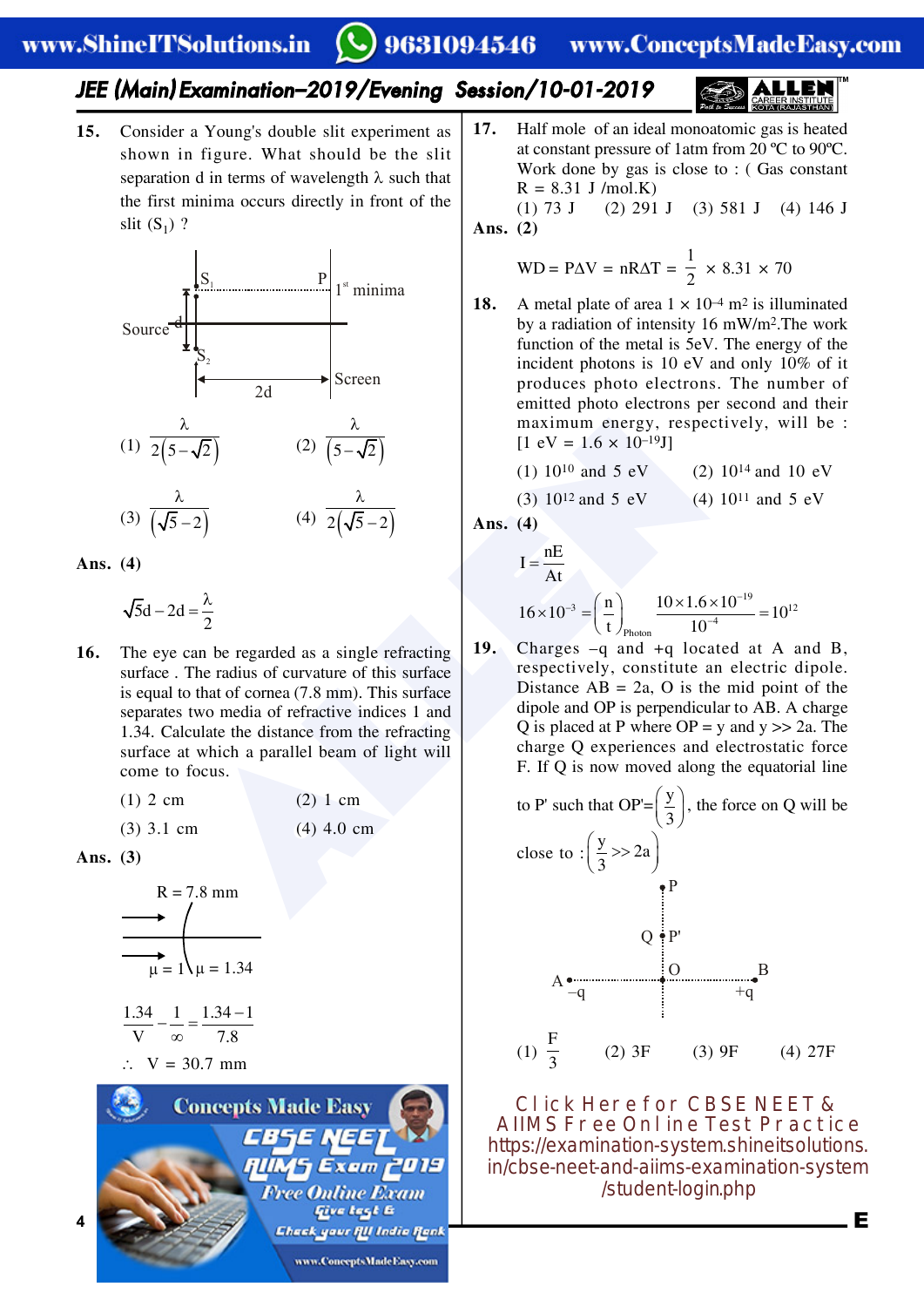*JEE (Main) Examination–2019/Evening Session/10-01-2019*

**Ans. (4)**

**Sol.** Electric field of equitorial plane of dipole

$$
=-\frac{K\vec{P}}{r^3}
$$

$$
\therefore \text{ At P, F} = -\frac{\text{K} \vec{\text{P}}}{\text{r}^3} \text{Q}.
$$

At P<sup>1</sup>, F<sup>1</sup> = 
$$
-\frac{\text{K}\vec{P}\text{Q}}{\left(\text{r}/3\right)^3} = 27\text{F}
$$

Figure 1 and a speed that meteorite passes<br>
Denne. In order to escape from the<br>
speed that meteorite passes<br>
speed that meteorite should have at<br>
speed that meteorite should have at<br>
speed that meteorite should have at<br>
s **20.** Two stars of masses  $3 \times 10^{31}$  kg each, and at distance  $2 \times 10^{11}$ m rotate in a plane about their common centre of mass O. A meteorite passes through O moving perpendicular to the star's rotation plane. In order to escape from the gravitational field of this double star, the minimum speed that meteorite should have at O is : (Take Gravitational constant  $G = 6.67 \times 10^{-11}$  Nm<sup>2</sup> kg<sup>-2</sup>)

.

| (1) 1.4 $\times$ 10 <sup>5</sup> m/s | $(2)$ 24 $\times$ 10 <sup>4</sup> m/s  |
|--------------------------------------|----------------------------------------|
| (3) $3.8 \times 10^4$ m/s            | $(4)$ 2.8 $\times$ 10 <sup>5</sup> m/s |

**Ans. (4)**

By energy convervation between  $0 \& \infty$ .

$$
-\frac{GMm}{r} + \frac{-GMm}{r} + \frac{1}{2}mV^2 = 0 + 0
$$

[M is mass of star m is mass of meteroite)

$$
\Rightarrow v = \sqrt{\frac{4GM}{r}} = 2.8 \times 10^5 \text{ m/s}
$$

**21.** A closed organ pipe has a fundamental frequency of 1.5 kHz. The number of overtones that can be distinctly heard by a person with this organ pipe will be : (Assume that the highest frequency a person can hear is 20,000 Hz)

(1) 7 (2) 5 (3) 6 (4) 4

**Ans. (1)**

**Sol.** For closed organ pipe, resonate frequency is odd multiple of fundamental frequency.

 $\therefore$  (2n + 1) f<sub>0</sub>  $\leq$  20,000

$$
(fo is fundamental frequency = 1.5 kHz)
$$
  
∴ n = 6

 $\therefore$  Total number of overtone that can be heared is 7. (0 to 6).

**22.** A rigid massless rod of length 3*l* has two masses attached at each end as shown in the figure. The rod is pivoted at point P on the horizontal axis (see figure). When released from initial horizontal position, its instantaneous angular acceleration will be :

$$
\begin{array}{cccc}\n & l & \rightarrow & 2l & \rightarrow & \\
 & \bullet & 2l & \rightarrow & \\
 & 5 \text{ M}_{0} & P & 2 \text{ M}_{0} \\
\text{(1) } \frac{\text{g}}{2l} & \text{(2) } \frac{7 \text{g}}{3l} & \text{(3) } \frac{\text{g}}{13l} & \text{(4) } \frac{\text{g}}{3l}\n\end{array}
$$

**Ans. (3)**

$$
5M\bigodot \qquad \qquad \overbrace{P \uparrow \qquad \qquad Q} \qquad \qquad \overbrace{P \uparrow \qquad \qquad Q} \qquad \qquad 2M\bigodot
$$

Applying torque equation about point P.  $2M_0$  (2l) – 5  $M_0$  gl = I $\alpha$ 

$$
I = 2M_0 (2l)^2 + 5M_0 l^2 = 13 M_0 l^2 d
$$

$$
\therefore \quad \alpha = -\frac{M_0 g \ell}{13 M_0 \ell^2} \quad \Rightarrow \quad \alpha = -\frac{g}{13 \ell}
$$
\n
$$
\therefore \quad \alpha = \frac{g}{13 \ell} \quad \text{anticlockwise}
$$

**23.** For the circuit shown below, the current through the Zener diode is :

$$
\begin{array}{c|c}\n & 5 k\Omega \\
120 V\n\end{array}
$$
\n  
\n(1) 5 mA (2) Zero (3) 14 mA (4) 9 mA  
\nAns. (4)

Assuming zener diode doesnot undergo breakdown, current in circuit =  $\frac{120}{15000}$  = 8 mA  $\therefore$  Voltage drop across diode = 80 V > 50 V. The diode undergo breakdown.

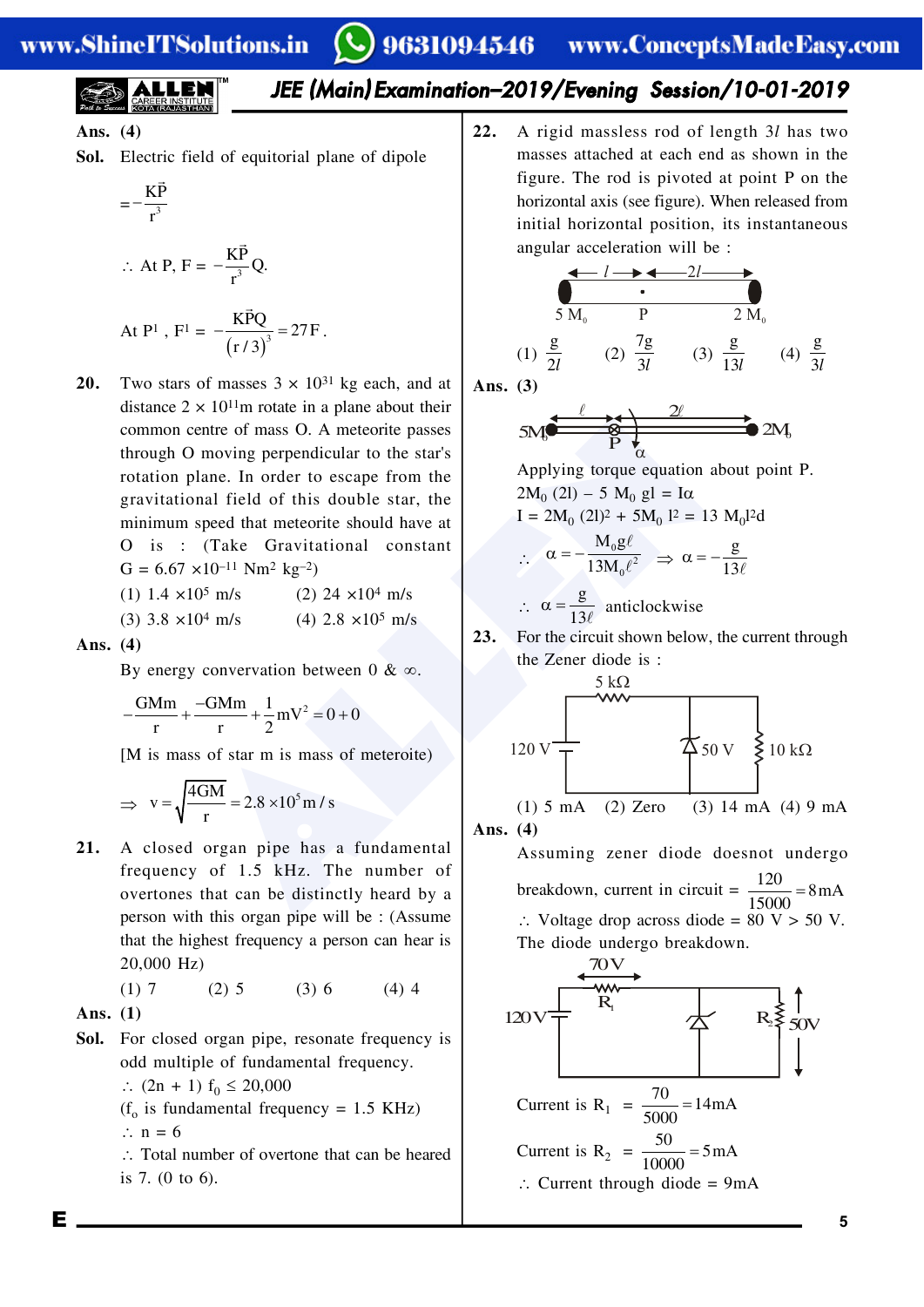9631094546 www.ConceptsMadeEasy.com

# *JEE (Main) Examination–2019/Evening Session/10-01-2019*

**24.** Four equal point charges Q each are placed in the xy plane at  $(0, 2)$ ,  $(4, 2)$ ,  $(4, -2)$  and  $(0, -2)$ . The work required to put a fifth charge Q at the origin of the coordinate system will be :

(1) 
$$
\frac{Q^2}{2\sqrt{2}\pi\epsilon_0}
$$
 (2)  $\frac{Q^2}{4\pi\epsilon_0} \left(1 + \frac{1}{\sqrt{5}}\right)$   
(3)  $\frac{Q^2}{4\pi\epsilon_0} \left(1 + \frac{1}{\sqrt{3}}\right)$  (4)  $\frac{Q^2}{4\pi\epsilon_0}$ 

**Ans. (2)**



 $\boldsymbol{0}$ 



Potential at origin =  $\frac{KQ}{2} + \frac{KQ}{2} + \frac{KQ}{\sqrt{20}} + \frac{KQ}{\sqrt{20}}$ (Potential at  $\infty = 0$ )

 $=$  KQ $\left(1+\frac{1}{L}\right)$  $\left(1+\frac{1}{\sqrt{5}}\right)$ 

 $(0,2)$ •O

 $\therefore$  Work required to put a fifth charge O at origin

is equal to  $\frac{1}{4\pi\varepsilon}$ 2 0 Q  $\frac{Q^2}{4\pi\varepsilon_0}\left(1+\frac{1}{\sqrt{\frac{2}{\varepsilon_0}}}\right)$ 5  $\left(1+\frac{1}{\sqrt{5}}\right)$ 

- charging battery is now correctain slab of dielect<br>
2<br>  $\bullet Q(4, -2)$ <br>
at origin =  $\frac{KQ}{2} + \frac{KQ}{2} + \frac{KQ}{\sqrt{20}} + \frac{KQ}{\sqrt{20}}$ <br>
at origin =  $\frac{KQ}{2} + \frac{KQ}{2} + \frac{KQ}{\sqrt{20}} + \frac{KQ}{\sqrt{20}}$ <br>
at  $\frac{(1) 692 \text{ pJ}}{(2)}$ <br>
at origin **25.** A cylindrical plastic bottle of negligible mass is filled with 310 ml of water and left floating in a pond with still water. If pressed downward slightly and released, it starts performing simple harmonic motion at angular frequency  $\omega$ . If the radius of the bottle is  $2.5 \text{ cm}$  then  $\omega$  close to : (density of water =  $10^3$  kg / m<sup>3</sup>) (1)  $5.00 \text{ rad s}^{-1}$  (2)  $1.25 \text{ rad s}^{-1}$ 
	- (3) 3.75 rad  $s^{-1}$  (4) 2.50 rad  $s^{-1}$
- **Ans. (Bonus)**



B = ma  
\n
$$
a = \left(\frac{\delta Ag}{m}\right)^{x}
$$
\n
$$
w^{2} = \frac{\delta Ag}{m}
$$
\n
$$
w = \sqrt{\frac{10^{3} \times \pi (2.5)^{2} \times 10^{-4} \times 10}{310 \times 10^{-6} \times 10^{3}}}
$$
\n
$$
= \sqrt{63.30} = 7.95
$$

**26.** A parallel plate capacitor having capacitance 12 pF is charged by a battery to a potential difference of 10 V between its plates. The charging battery is now disconnected and a porcelain slab of dielectric constant 6.5 is slipped between the plates the work done by the capacitor on the slab is :

(1) 692 pJ (2) 60 pJ

(3) 508 pJ (4) 560 pJ

**Ans. (3)**

Intial energy of capacitor

$$
U_i = \frac{1}{2} \frac{v^2}{c}
$$
  
=  $\frac{1}{2} \times \frac{120 \times 120}{12} = 600 \text{ J}$ 

Since battery is disconnected so charge remain same.

Final energy of capacitor

$$
U_{f} = \frac{1}{2} \frac{v^{2}}{c}
$$
  
=  $\frac{1}{2} \times \frac{120 \times 120}{12 \times 6.5} = 92$   
W + U<sub>f</sub> = U<sub>i</sub>  
W = 508 J

**27.** Two kg of a monoatomic gas is at a pressure of  $4 \times 10^4$  N/m<sup>2</sup>. The density of the gas is 8 kg /m3. What is the order of energy of the gas due to its thermal motion ?

$$
(1) 103 J \t(2) 105 J
$$

$$
(3) 10^6 J \t(4) 10^4 J
$$

**Ans. (4)**

Thermal energy of N molecule

$$
= N\left(\frac{3}{2}kT\right)
$$